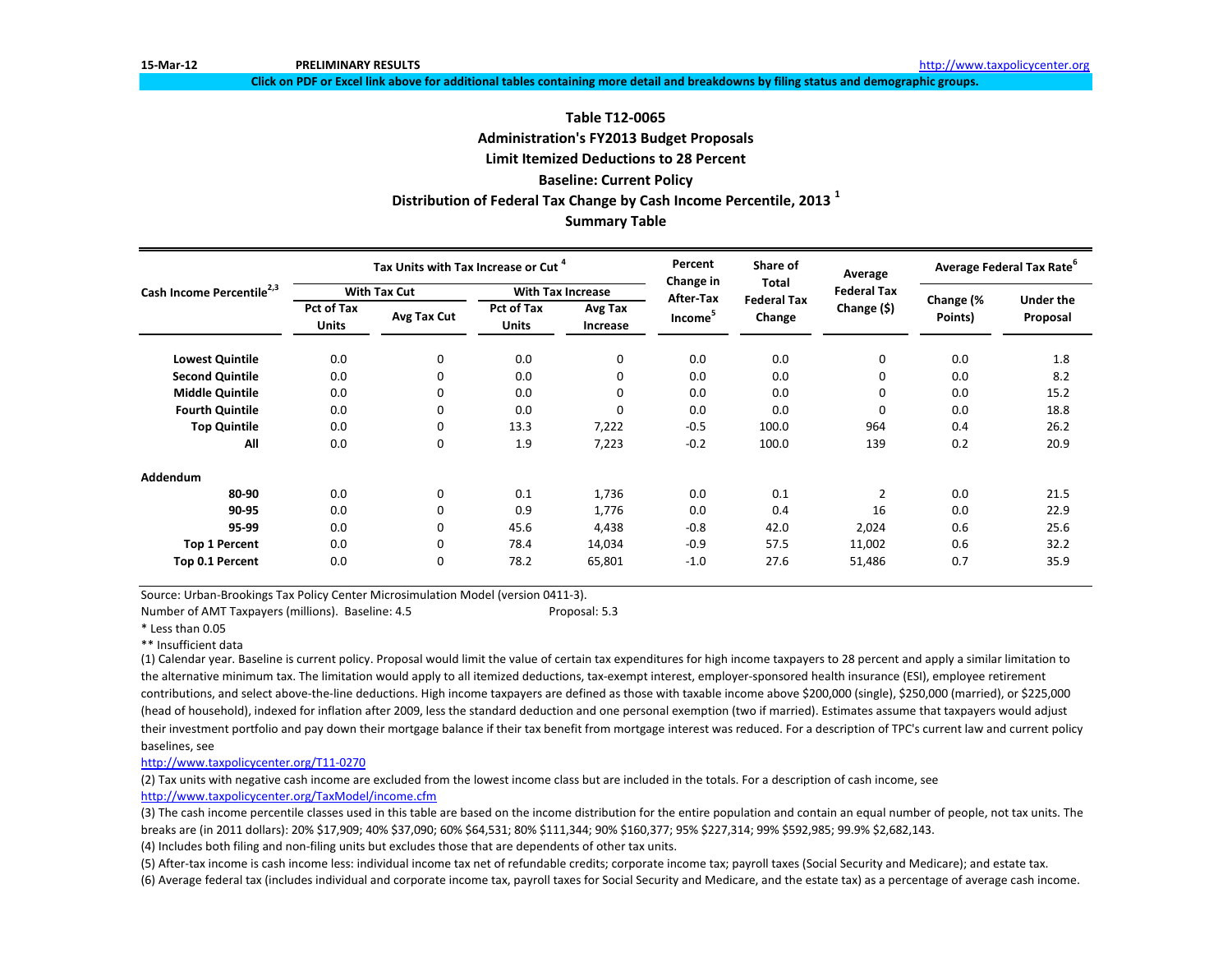Number of AMT Taxpayers (millions). Baseline: 4.5 Proposal: 5.3

\* Less than 0.05

| Cash Income Percentile <sup>2,3</sup> |                     | <b>Percent of Tax Units<sup>4</sup></b> |                                     | <b>Share of Total</b>        | <b>Average Federal Tax Change</b> |         | <b>Share of Federal Taxes</b> |                              | Average Federal Tax Rate <sup>o</sup> |                              |
|---------------------------------------|---------------------|-----------------------------------------|-------------------------------------|------------------------------|-----------------------------------|---------|-------------------------------|------------------------------|---------------------------------------|------------------------------|
|                                       | <b>With Tax Cut</b> | <b>With Tax</b><br>Increase             | in After-Tax<br>Income <sup>3</sup> | <b>Federal Tax</b><br>Change | <b>Dollars</b>                    | Percent | Change (% Points)             | <b>Under the</b><br>Proposal | Change (%<br>Points)                  | <b>Under the</b><br>Proposal |
| <b>Lowest Quintile</b>                | 0.0                 | 0.0                                     | 0.0                                 | 0.0                          | $\pmb{0}$                         | 0.0     | 0.0                           | 0.3                          | 0.0                                   | 1.8                          |
| <b>Second Quintile</b>                | 0.0                 | 0.0                                     | 0.0                                 | 0.0                          | 0                                 | 0.0     | 0.0                           | 3.4                          | 0.0                                   | 8.2                          |
| <b>Middle Quintile</b>                | 0.0                 | 0.0                                     | 0.0                                 | 0.0                          | 0                                 | 0.0     | $-0.1$                        | 10.0                         | 0.0                                   | 15.2                         |
| <b>Fourth Quintile</b>                | 0.0                 | 0.0                                     | 0.0                                 | 0.0                          | $\overline{0}$                    | 0.0     | $-0.2$                        | 17.7                         | 0.0                                   | 18.8                         |
| <b>Top Quintile</b>                   | 0.0                 | 13.3                                    | $-0.5$                              | 100.0                        | 964                               | 1.4     | 0.3                           | 68.4                         | 0.4                                   | 26.2                         |
| All                                   | 0.0                 | 1.9                                     | $-0.2$                              | 100.0                        | 139                               | 0.9     | 0.0                           | 100.0                        | 0.2                                   | 20.9                         |
| Addendum                              |                     |                                         |                                     |                              |                                   |         |                               |                              |                                       |                              |
| 80-90                                 | 0.0                 | 0.1                                     | 0.0                                 | 0.1                          | $\overline{2}$                    | 0.0     | $-0.1$                        | 14.1                         | 0.0                                   | 21.5                         |
| 90-95                                 | 0.0                 | 0.9                                     | 0.0                                 | 0.4                          | 16                                | 0.0     | $-0.1$                        | 10.4                         | 0.0                                   | 22.9                         |
| 95-99                                 | 0.0                 | 45.6                                    | $-0.8$                              | 42.0                         | 2,024                             | 2.4     | 0.2                           | 16.5                         | 0.6                                   | 25.6                         |
| <b>Top 1 Percent</b>                  | 0.0                 | 78.4                                    | $-0.9$                              | 57.5                         | 11,002                            | 2.0     | 0.3                           | 27.4                         | 0.6                                   | 32.2                         |
| Top 0.1 Percent                       | 0.0                 | 78.2                                    | $-1.0$                              | 27.6                         | 51,486                            | 1.9     | 0.1                           | 14.0                         | 0.7                                   | 35.9                         |

 $\overline{3}$ ) The cash income percentile classes used in this table are based on the income distribution for the entire population and contain an equal number of people, not tax units. The breaks are (in 2011 dollars): 20% \$17,909; 40% \$37,090; 60% \$64,531; 80% \$111,344; 90% \$160,377; 95% \$227,314; 99% \$592,985; 99.9% \$2,682,143.

(1) Calendar year. Baseline is current policy. Proposal would limit the value of certain tax expenditures for high income taxpayers to 28 percent and apply a similar limitation to the alternative minimum tax. The limitation would apply to all itemized deductions, tax-exempt interest, employer-sponsored health insurance (ESI), employee retirement contributions, and select above-the-line deductions. High income taxpayers are defined as those with taxable income above \$200,000 (single), \$250,000 (married), or \$225,000 (head of household), indexed for inflation after 2009, less the standard deduction and one personal exemption (two if married). Estimates assume that taxpayers would adjust their investment portfolio and pay down their mortgage balance if their tax benefit from mortgage interest was reduced. For a description of TPC's current law and current policy baselines, see

### **Distribution of Federal Tax Change by Cash Income Percentile, 2013 <sup>1</sup> Detail Table Table T12-0065 Administration's FY2013 Budget Proposals Limit Itemized Deductions to 28 Percent Baseline: Current Policy**

| Cash Income Percentile <sup>2,3</sup> | Tax Units <sup>4</sup>       |                     | <b>Pre-Tax Income</b> |                            | <b>Federal Tax Burden</b> |                     | After-Tax Income <sup>5</sup> |                                   | Average                                 |
|---------------------------------------|------------------------------|---------------------|-----------------------|----------------------------|---------------------------|---------------------|-------------------------------|-----------------------------------|-----------------------------------------|
|                                       | <b>Number</b><br>(thousands) | Percent of<br>Total | Average (dollars)     | Percent of<br><b>Total</b> | Average (dollars)         | Percent of<br>Total | Average (dollars)             | <b>Percent of</b><br><b>Total</b> | <b>Federal Tax</b><br>Rate <sup>6</sup> |
| <b>Lowest Quintile</b>                | 43,362                       | 26.1                | 10,122                | 3.7                        | 186                       | 0.3                 | 9,936                         | 4.5                               | 1.8                                     |
| <b>Second Quintile</b>                | 37,681                       | 22.7                | 27,586                | 8.6                        | 2,257                     | 3.4                 | 25,329                        | 10.0                              | 8.2                                     |
| <b>Middle Quintile</b>                | 32,699                       | 19.7                | 50,739                | 13.8                       | 7,723                     | 10.1                | 43,016                        | 14.8                              | 15.2                                    |
| <b>Fourth Quintile</b>                | 27,208                       | 16.4                | 87,197                | 19.7                       | 16,407                    | 17.9                | 70,790                        | 20.2                              | 18.8                                    |
| <b>Top Quintile</b>                   | 24,067                       | 14.5                | 272,779               | 54.6                       | 70,624                    | 68.1                | 202,155                       | 51.0                              | 25.9                                    |
| All                                   | 166,272                      | 100.0               | 72,381                | 100.0                      | 15,010                    | 100.0               | 57,371                        | 100.0                             | 20.7                                    |
| Addendum                              |                              |                     |                       |                            |                           |                     |                               |                                   |                                         |
| 80-90                                 | 12,130                       | 7.3                 | 136,031               | 13.7                       | 29,205                    | 14.2                | 106,825                       | 13.6                              | 21.5                                    |
| 90-95                                 | 5,919                        | 3.6                 | 193,370               | 9.5                        | 44,343                    | 10.5                | 149,027                       | 9.3                               | 22.9                                    |
| 95-99                                 | 4,805                        | 2.9                 | 338,609               | 13.5                       | 84,703                    | 16.3                | 253,906                       | 12.8                              | 25.0                                    |
| <b>Top 1 Percent</b>                  | 1,213                        | 0.7                 | 1,767,267             | 17.8                       | 557,384                   | 27.1                | 1,209,883                     | 15.4                              | 31.5                                    |
| Top 0.1 Percent                       | 124                          | 0.1                 | 7,871,135             | 8.1                        | 2,773,069                 | 13.8                | 5,098,066                     | 6.7                               | 35.2                                    |

## **Baseline Distribution of Income and Federal Taxes**

**by Cash Income Percentile, 2013 <sup>1</sup>**

[http://www.taxpolicycente](http://www.taxpolicycenter.org/T11-0270)r.org/T11-0270

(2) Tax units with negative cash income are excluded from the lowest income class but are included in the totals. For a description of cash income, see

[http://www.taxpolicycente](http://www.taxpolicycenter.org/TaxModel/income.cfm)r.org/TaxModel/income.cfm

(6) Average federal tax (includes individual and corporate income tax, payroll taxes for Social Security and Medicare, and the estate tax) as a percentage of average cash income. (5) After-tax income is cash income less: individual income tax net of refundable credits; corporate income tax; payroll taxes (Social Security and Medicare); and estate tax.

(4) Includes both filing and non-filing units but excludes those that are dependents of other tax units.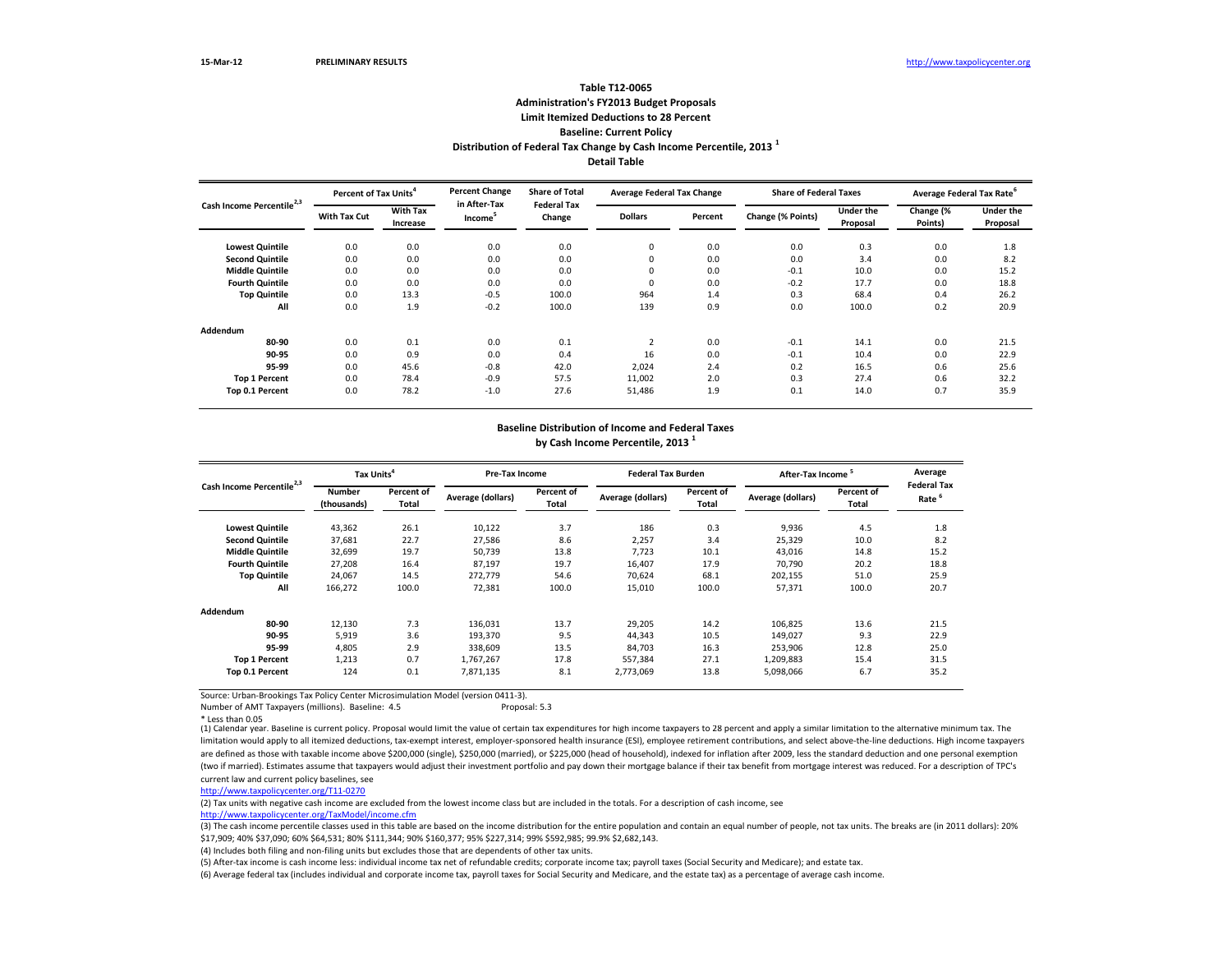Number of AMT Taxpayers (millions). Baseline: 4.5 Proposal: 5.3

\* Less than 0.05

**Lowest Quintile** 0.0 0.0 0.0 0.0 0 0.0 0.0 -0.3 0.0 -2.5 **Second Quintile**  $\hspace{1cm} 0.0 \hspace{1cm} 0.0 \hspace{3cm} 0.0 \hspace{3cm} 0.0 \hspace{1cm} 0.0 \hspace{1cm} 0.0 \hspace{1cm} 0.0 \hspace{1cm} 0.0 \hspace{1cm} 0.0 \hspace{1cm} 0.0 \hspace{1cm} 0.0 \hspace{1cm} 0.0 \hspace{1cm} 0.0 \hspace{1cm} 0.0 \hspace{1cm} 0.0 \hspace{1cm} 0.0 \hspace{1cm} 0.0 \hspace{1cm} 0.0 \hspace{1$ **Middle Quintile** 0.0 0.0 0.0 0.0 0 0.0 -0.1 8.0 0.0 13.7 **Fourth Quintile** 0.0 0.0 0.0 0.0 0 0.0 -0.2 16.9 0.0 18.3 **Top Quintile** 0.0 10.5 -0.4 100.0 756 1.3 0.3 73.1 0.3 26.0 **All** 0.0 1.9 -0.2 100.0 139 0.9 0.0 100.0 0.2 20.9 **Addendum 80-90** 0.0 0.0 0.0 0.0 0 0.0 -0.1 15.3 0.0 21.5 **90-95** 0.0 0.9 0.0 1.1 33 0.1 -0.1 11.7 0.0 23.0 **95-99** 0.0 33.7 -0.7 39.8 1,516 2.1 0.2 17.7 0.5 25.3 **Top 1 Percent** 0.0 74.8 -0.9 59.1 9,345 2.0 0.3 28.4 0.6 31.8 **Top 0.1 Percent** 0.0 77.4 -1.0 28.9 45,261 1.9 0.1 14.6 0.7 35.8 **Percent of Tax Units<sup>4</sup> Percent Change in After-Tax Income<sup>5</sup> Share of Total Federal Tax Change Average Federal Tax Change <b>Share of Federal Tax With Tax Cut With Tax Increase Dollars Percent Change (% Points) Under Prop Cash Income Percentile2,3**

(1) Calendar year. Baseline is current policy. Proposal would limit the value of certain tax expenditures for high income taxpayers to 28 percent and apply a similar limitation to the alternative minimum tax. The limitation would apply to all itemized deductions, tax-exempt interest, employer-sponsored health insurance (ESI), employee retirement contributions, and select above-the-line deductions. High income taxpayers are defined as those with taxable income above \$200,000 (single), \$250,000 (married), or \$225,000 (head of household), indexed for inflation after 2009, less the standard deduction and one personal exemption (two if married). Estimates assume that taxpayers would adjust their investment portfolio and pay down their mortgage balance if their tax benefit from mortgage interest was reduced. For a description of TPC's current law and current policy baselines, see

(3) The cash income percentile classes used in this table are based on the income distribution for the entire population and contain an equal number of people, not tax units. The incomes used are adjusted for family size by dividing by the square root of the number of people in the tax unit. The resulting percentile breaks are (in 2011 dollars): 20% \$12,690; 40% \$24,714; 60% \$41,203; 80% \$67,700; 90% \$97,816; 95% \$138,772; 99% \$358,601; 99.9% \$1,621,178.

### **Distribution of Federal Tax Change by Cash Income Percentile Adjusted for Family Size, 2013 <sup>1</sup> Detail Table Table T12-0065 Administration's FY2013 Budget Proposals Limit Itemized Deductions to 28 Percent Baseline: Current Policy**

| Cash Income Percentile <sup>2,3</sup> | Tax Units <sup>4</sup>       |                                   | <b>Pre-Tax Income</b> |                            | <b>Federal Tax Burden</b> |                     | After-Tax Income <sup>5</sup> |                            | Average<br><b>Federal Tax</b> |
|---------------------------------------|------------------------------|-----------------------------------|-----------------------|----------------------------|---------------------------|---------------------|-------------------------------|----------------------------|-------------------------------|
|                                       | <b>Number</b><br>(thousands) | <b>Percent of</b><br><b>Total</b> | Average (dollars)     | Percent of<br><b>Total</b> | Average (dollars)         | Percent of<br>Total | Average (dollars)             | Percent of<br><b>Total</b> | Rate <sup>6</sup>             |
| <b>Lowest Quintile</b>                | 36,065                       | 21.7                              | 9,430                 | 2.8                        | $-237$                    | $-0.3$              | 9,667                         | 3.7                        | $-2.5$                        |
| <b>Second Quintile</b>                | 34,713                       | 20.9                              | 24,668                | 7.1                        | 1,573                     | 2.2                 | 23,095                        | 8.4                        | 6.4                           |
| <b>Middle Quintile</b>                | 33,034                       | 19.9                              | 44,764                | 12.3                       | 6,118                     | 8.1                 | 38,646                        | 13.4                       | 13.7                          |
| <b>Fourth Quintile</b>                | 30,538                       | 18.4                              | 76,122                | 19.3                       | 13,948                    | 17.1                | 62,174                        | 19.9                       | 18.3                          |
| <b>Top Quintile</b>                   | 30,666                       | 18.4                              | 230,715               | 58.8                       | 59,272                    | 72.8                | 171,443                       | 55.1                       | 25.7                          |
| All                                   | 166,272                      | 100.0                             | 72,381                | 100.0                      | 15,010                    | 100.0               | 57,371                        | 100.0                      | 20.7                          |
| Addendum                              |                              |                                   |                       |                            |                           |                     |                               |                            |                               |
| 80-90                                 | 15,414                       | 9.3                               | 115,967               | 14.9                       | 24,960                    | 15.4                | 91,008                        | 14.7                       | 21.5                          |
| 90-95                                 | 7,701                        | 4.6                               | 165,716               | 10.6                       | 38,127                    | 11.8                | 127,589                       | 10.3                       | 23.0                          |
| 95-99                                 | 6,085                        | 3.7                               | 289,779               | 14.7                       | 71,908                    | 17.5                | 217,870                       | 13.9                       | 24.8                          |
| <b>Top 1 Percent</b>                  | 1,466                        | 0.9                               | 1,533,122             | 18.7                       | 478,541                   | 28.1                | 1,054,581                     | 16.2                       | 31.2                          |
| Top 0.1 Percent                       | 148                          | 0.1                               | 6,917,786             | 8.5                        | 2,433,968                 | 14.5                | 4,483,818                     | 7.0                        | 35.2                          |

#### **Baseline Distribution of Income and Federal Taxes**

| 9Ś     | Average Federal Tax Rate <sup>6</sup> |                  |
|--------|---------------------------------------|------------------|
| er the | Change (%                             | <b>Under the</b> |
| posal  | Points)                               | Proposal         |
|        |                                       |                  |
| $-0.3$ | 0.0                                   | $-2.5$           |
| 2.2    | 0.0                                   | 6.4              |
| 8.0    | 0.0                                   | 13.7             |
| 16.9   | 0.0                                   | 18.3             |
| 73.1   | 0.3                                   | 26.0             |
| 00.0   | 0.2                                   | 20.9             |
|        |                                       |                  |
|        |                                       |                  |
| 15.3   | 0.0                                   | 21.5             |
| 11.7   | 0.0                                   | 23.0             |
| 17.7   | 0.5                                   | 25.3             |
| 28.4   | 0.6                                   | 31.8             |
| 14.6   | 0.7                                   | 35.8             |
|        |                                       |                  |

**by Cash Income Percentile Adjusted for Family Size, 2013 <sup>1</sup>**

[http://www.taxpolicycente](http://www.taxpolicycenter.org/T11-0270)r.org/T11-0270

(2) Tax units with negative cash income are excluded from the lowest income class but are included in the totals. For a description of cash income, see

[http://www.taxpolicycente](http://www.taxpolicycenter.org/TaxModel/income.cfm)r.org/TaxModel/income.cfm

(6) Average federal tax (includes individual and corporate income tax, payroll taxes for Social Security and Medicare, and the estate tax) as a percentage of average cash income. (5) After-tax income is cash income less: individual income tax net of refundable credits; corporate income tax; payroll taxes (Social Security and Medicare); and estate tax.

(4) Includes both filing and non-filing units but excludes those that are dependents of other tax units.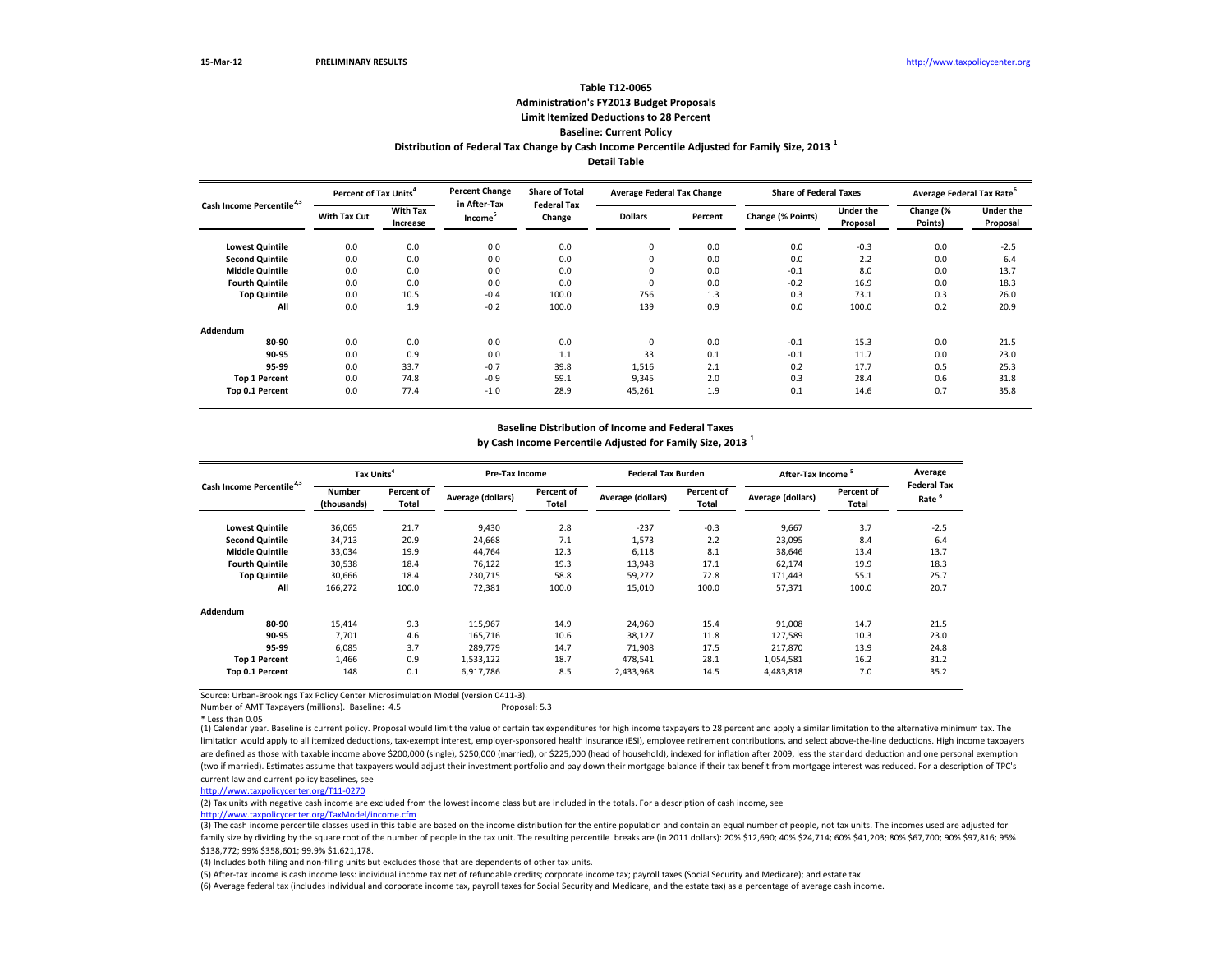\* Less than 0.05

#### **Baseline Distribution of Income and Federal Taxes**

| Cash Income Percentile <sup>2,3</sup> | Percent of Tax Units <sup>4</sup> |                             | <b>Percent Change</b>               | <b>Share of Total</b><br><b>Federal Tax</b> | <b>Average Federal Tax Change</b> |         | <b>Share of Federal Taxes</b> |                       | Average Federal Tax Rate <sup>o</sup> |                              |  |
|---------------------------------------|-----------------------------------|-----------------------------|-------------------------------------|---------------------------------------------|-----------------------------------|---------|-------------------------------|-----------------------|---------------------------------------|------------------------------|--|
|                                       | <b>With Tax Cut</b>               | <b>With Tax</b><br>Increase | in After-Tax<br>Income <sup>5</sup> | Change                                      | <b>Dollars</b>                    | Percent | Change (% Points)             | Under the<br>Proposal | Change (%<br>Points)                  | <b>Under the</b><br>Proposal |  |
| <b>Lowest Quintile</b>                | 0.0                               | 0.0                         | 0.0                                 | 0.0                                         | $\mathbf 0$                       | 0.0     | 0.0                           | 1.2                   | 0.0                                   | 4.3                          |  |
| <b>Second Quintile</b>                | 0.0                               | 0.0                         | 0.0                                 | 0.0                                         | 0                                 | 0.0     | 0.0                           | 4.8                   | 0.0                                   | 8.0                          |  |
| <b>Middle Quintile</b>                | 0.0                               | 0.0                         | 0.0                                 | 0.0                                         | 0                                 | 0.0     | $-0.1$                        | 12.4                  | 0.0                                   | 14.5                         |  |
| <b>Fourth Quintile</b>                | 0.0                               | 0.0                         | 0.0                                 | 0.0                                         | 0                                 | 0.0     | $-0.1$                        | 20.6                  | 0.0                                   | 20.1                         |  |
| <b>Top Quintile</b>                   | 0.0                               | 5.5                         | $-0.3$                              | 100.0                                       | 296                               | 0.8     | 0.2                           | 60.9                  | 0.2                                   | 26.5                         |  |
| All                                   | 0.0                               | 0.7                         | $-0.1$                              | 100.0                                       | 35                                | 0.5     | 0.0                           | 100.0                 | 0.1                                   | 19.9                         |  |
| <b>Addendum</b>                       |                                   |                             |                                     |                                             |                                   |         |                               |                       |                                       |                              |  |
| 80-90                                 | 0.0                               | 0.0                         | 0.0                                 | 0.0                                         | 0                                 | 0.0     | $-0.1$                        | 15.7                  | 0.0                                   | 23.0                         |  |
| 90-95                                 | 0.0                               | 0.0                         | 0.0                                 | 0.0                                         | 0                                 | 0.0     | $-0.1$                        | 10.8                  | 0.0                                   | 24.4                         |  |
| 95-99                                 | 0.0                               | 15.4                        | $-0.2$                              | 21.9                                        | 347                               | 0.7     | 0.0                           | 14.4                  | 0.2                                   | 24.8                         |  |
| <b>Top 1 Percent</b>                  | 0.0                               | 67.7                        | $-0.9$                              | 78.1                                        | 6,075                             | 1.8     | 0.3                           | 20.1                  | 0.6                                   | 33.4                         |  |
| Top 0.1 Percent                       | 0.0                               | 73.5                        | $-1.1$                              | 40.8                                        | 34,668                            | 1.8     | 0.1                           | 10.3                  | 0.7                                   | 39.1                         |  |

(1) Calendar year. Baseline is current policy. Proposal would limit the value of certain tax expenditures for high income taxpayers to 28 percent and apply a similar limitation to the alternative minimum tax. The limitation would apply to all itemized deductions, tax-exempt interest, employer-sponsored health insurance (ESI), employee retirement contributions, and select above-the-line deductions. High income taxpayers are defined as those with taxable income above \$200,000 (single), \$250,000 (married), or \$225,000 (head of household), indexed for inflation after 2009, less the standard deduction and one personal exemption (two if married). Estimates assume that taxpayers would adjust their investment portfolio and pay down their mortgage balance if their tax benefit from mortgage interest was reduced. For a description of TPC's current law and current policy baselines, see

(3) The cash income percentile classes used in this table are based on the income distribution for the entire population and contain an equal number of people, not tax units. The incomes used are adjusted for family size by dividing by the square root of the number of people in the tax unit. The resulting percentile breaks are (in 2011 dollars): 20% \$12,690; 40% \$24,714; 60% \$41,203; 80% \$67,700; 90% \$97,816; 95% \$138,772; 99% \$358,601; 99.9% \$1,621,178.

|                                       | Tax Units <sup>4</sup>       |                     | <b>Pre-Tax Income</b> |                            | <b>Federal Tax Burden</b> |                     | After-Tax Income <sup>5</sup> |                     | Average                                 |
|---------------------------------------|------------------------------|---------------------|-----------------------|----------------------------|---------------------------|---------------------|-------------------------------|---------------------|-----------------------------------------|
| Cash Income Percentile <sup>2,3</sup> | <b>Number</b><br>(thousands) | Percent of<br>Total | Average (dollars)     | Percent of<br><b>Total</b> | Average (dollars)         | Percent of<br>Total | Average (dollars)             | Percent of<br>Total | <b>Federal Tax</b><br>Rate <sup>6</sup> |
| <b>Lowest Quintile</b>                | 23,198                       | 28.8                | 7,467                 | 5.5                        | 324                       | 1.2                 | 7,144                         | 6.6                 | 4.3                                     |
| <b>Second Quintile</b>                | 19,587                       | 24.3                | 19,069                | 11.9                       | 1,530                     | 4.8                 | 17,539                        | 13.6                | 8.0                                     |
| <b>Middle Quintile</b>                | 15,802                       | 19.6                | 33,699                | 16.9                       | 4,898                     | 12.4                | 28,801                        | 18.0                | 14.5                                    |
| <b>Fourth Quintile</b>                | 11,719                       | 14.5                | 54,610                | 20.3                       | 10,982                    | 20.7                | 43,628                        | 20.3                | 20.1                                    |
| <b>Top Quintile</b>                   | 9,604                        | 11.9                | 150,063               | 45.8                       | 39,421                    | 60.8                | 110,642                       | 42.1                | 26.3                                    |
| All                                   | 80,622                       | 100.0               | 39,043                | 100.0                      | 7,730                     | 100.0               | 31,313                        | 100.0               | 19.8                                    |
| Addendum                              |                              |                     |                       |                            |                           |                     |                               |                     |                                         |
| 80-90                                 | 5,116                        | 6.4                 | 83,160                | 13.5                       | 19,150                    | 15.7                | 64,010                        | 13.0                | 23.0                                    |
| 90-95                                 | 2,332                        | 2.9                 | 118,552               | 8.8                        | 28,915                    | 10.8                | 89,636                        | 8.3                 | 24.4                                    |
| 95-99                                 | 1,790                        | 2.2                 | 202,277               | 11.5                       | 49,878                    | 14.3                | 152,399                       | 10.8                | 24.7                                    |
| <b>Top 1 Percent</b>                  | 365                          | 0.5                 | 1,033,246             | 12.0                       | 339,458                   | 19.9                | 693,788                       | 10.0                | 32.9                                    |
| Top 0.1 Percent                       | 33                           | 0.0                 | 4,968,941             | 5.3                        | 1,905,854                 | 10.2                | 3,063,087                     | 4.1                 | 38.4                                    |

### **Distribution of Federal Tax Change by Cash Income Percentile Adjusted for Family Size, 2013 <sup>1</sup> Detail Table - Single Tax Units Table T12-0065 Administration's FY2013 Budget Proposals Limit Itemized Deductions to 28 Percent Baseline: Current Policy**

**by Cash Income Percentile Adjusted for Family Size, 2013 <sup>1</sup>**

(2) Tax units with negative cash income are excluded from the lowest income class but are included in the totals. For a description of cash income, see [http://www.taxpolicycente](http://www.taxpolicycenter.org/TaxModel/income.cfm)r.org/TaxModel/income.cfm

(4) Includes both filing and non-filing units but excludes those that are dependents of other tax units.

(5) After-tax income is cash income less: individual income tax net of refundable credits; corporate income tax; payroll taxes (Social Security and Medicare); and estate tax. (6) Average federal tax (includes individual and corporate income tax, payroll taxes for Social Security and Medicare, and the estate tax) as a percentage of average cash income.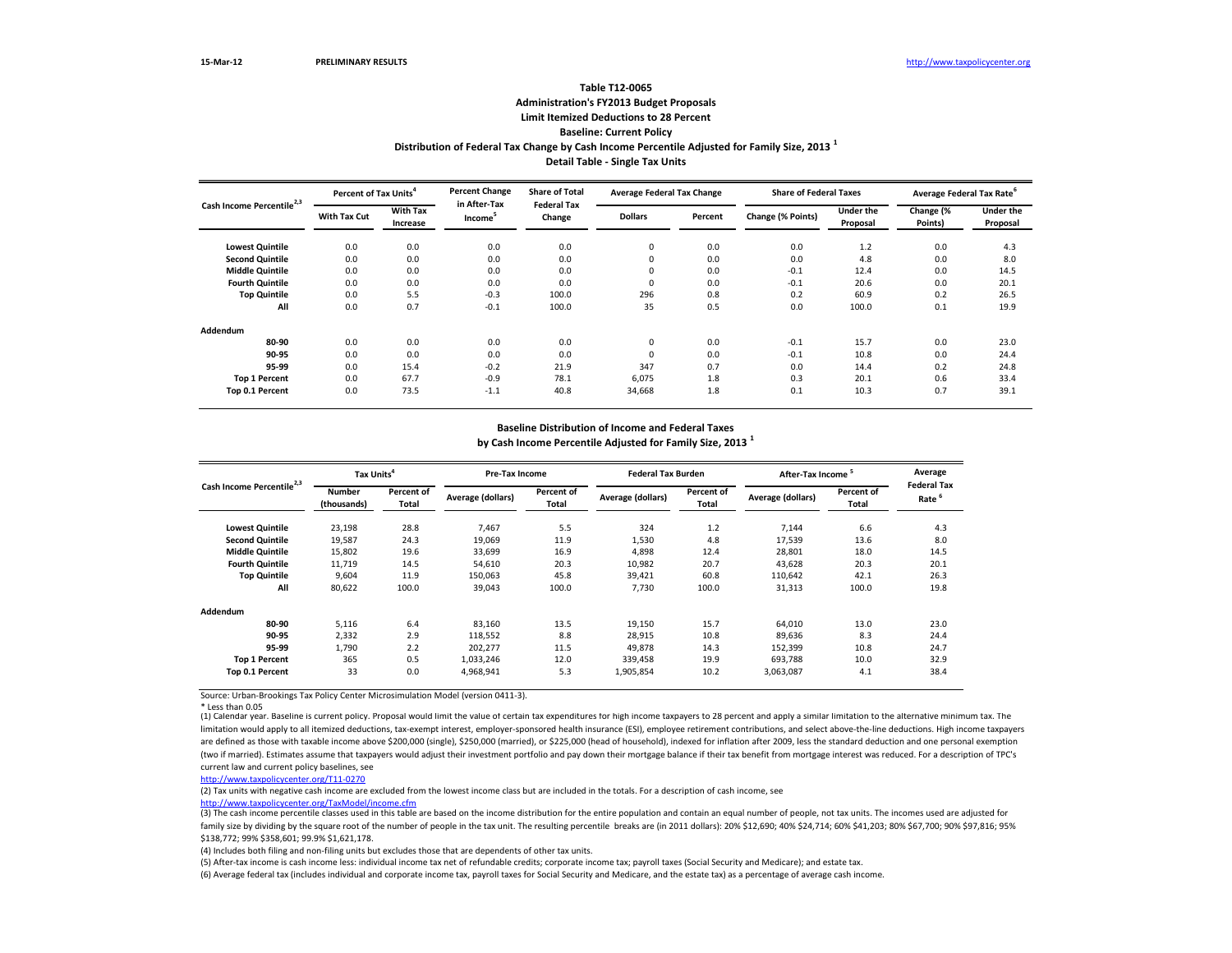\* Less than 0.05

#### **Baseline Distribution of Income and Federal Taxes**

|                                       | Percent of Tax Units <sup>4</sup> |                                    | <b>Percent Change</b>               | <b>Share of Total</b>        | <b>Average Federal Tax Change</b> |         | <b>Share of Federal Taxes</b> |                              | Average Federal Tax Rate <sup>b</sup> |                       |
|---------------------------------------|-----------------------------------|------------------------------------|-------------------------------------|------------------------------|-----------------------------------|---------|-------------------------------|------------------------------|---------------------------------------|-----------------------|
| Cash Income Percentile <sup>2,3</sup> | <b>With Tax Cut</b>               | <b>With Tax</b><br><b>Increase</b> | in After-Tax<br>Income <sup>5</sup> | <b>Federal Tax</b><br>Change | <b>Dollars</b>                    | Percent | Change (% Points)             | <b>Under the</b><br>Proposal | Change (%<br>Points)                  | Under the<br>Proposal |
| <b>Lowest Quintile</b>                | 0.0                               | 0.0                                | 0.0                                 | 0.0                          | 0                                 | 0.0     | 0.0                           | $-0.2$                       | 0.0                                   | $-5.9$                |
| <b>Second Quintile</b>                | 0.0                               | 0.0                                | 0.0                                 | 0.0                          | 0                                 | 0.0     | 0.0                           | 0.8                          | 0.0                                   | 6.1                   |
| <b>Middle Quintile</b>                | 0.0                               | 0.0                                | 0.0                                 | 0.0                          | 0                                 | 0.0     | $-0.1$                        | 5.0                          | 0.0                                   | 12.5                  |
| <b>Fourth Quintile</b>                | 0.0                               | 0.0                                | 0.0                                 | 0.0                          | 0                                 | 0.0     | $-0.2$                        | 14.6                         | 0.0                                   | 17.4                  |
| <b>Top Quintile</b>                   | 0.0                               | 13.0                               | $-0.5$                              | 100.0                        | 1,002                             | 1.4     | 0.2                           | 79.7                         | 0.4                                   | 25.8                  |
| All                                   | 0.0                               | 4.4                                | $-0.3$                              | 100.0                        | 335                               | 1.1     | 0.0                           | 100.0                        | 0.3                                   | 22.3                  |
| Addendum                              |                                   |                                    |                                     |                              |                                   |         |                               |                              |                                       |                       |
| 80-90                                 | 0.0                               | 0.0                                | 0.0                                 | 0.0                          | 0                                 | 0.0     | $-0.2$                        | 15.2                         | 0.0                                   | 20.9                  |
| 90-95                                 | 0.0                               | 1.2                                | 0.0                                 | 1.2                          | 48                                | 0.1     | $-0.1$                        | 12.6                         | 0.0                                   | 22.6                  |
| 95-99                                 | 0.0                               | 41.3                               | $-0.8$                              | 43.0                         | 2,067                             | 2.5     | 0.3                           | 19.8                         | 0.6                                   | 25.5                  |
| <b>Top 1 Percent</b>                  | 0.0                               | 76.9                               | $-0.9$                              | 55.8                         | 10,356                            | 2.0     | 0.3                           | 32.2                         | 0.6                                   | 31.4                  |
| Top 0.1 Percent                       | 0.0                               | 78.7                               | $-1.0$                              | 26.3                         | 47,897                            | 1.9     | 0.1                           | 16.2                         | 0.6                                   | 35.1                  |

(1) Calendar year. Baseline is current policy. Proposal would limit the value of certain tax expenditures for high income taxpayers to 28 percent and apply a similar limitation to the alternative minimum tax. The limitation would apply to all itemized deductions, tax-exempt interest, employer-sponsored health insurance (ESI), employee retirement contributions, and select above-the-line deductions. High income taxpayers are defined as those with taxable income above \$200,000 (single), \$250,000 (married), or \$225,000 (head of household), indexed for inflation after 2009, less the standard deduction and one personal exemption (two if married). Estimates assume that taxpayers would adjust their investment portfolio and pay down their mortgage balance if their tax benefit from mortgage interest was reduced. For a description of TPC's current law and current policy baselines, see

(3) The cash income percentile classes used in this table are based on the income distribution for the entire population and contain an equal number of people, not tax units. The incomes used are adjusted for family size by dividing by the square root of the number of people in the tax unit. The resulting percentile breaks are (in 2011 dollars): 20% \$12,690; 40% \$24,714; 60% \$41,203; 80% \$67,700; 90% \$97,816; 95% \$138,772; 99% \$358,601; 99.9% \$1,621,178.

| Cash Income Percentile <sup>2,3</sup> | Tax Units <sup>4</sup> |                     | <b>Pre-Tax Income</b> |                                   | <b>Federal Tax Burden</b> |                     | After-Tax Income <sup>5</sup> |                            | Average                                 |
|---------------------------------------|------------------------|---------------------|-----------------------|-----------------------------------|---------------------------|---------------------|-------------------------------|----------------------------|-----------------------------------------|
|                                       | Number<br>(thousands)  | Percent of<br>Total | Average (dollars)     | <b>Percent of</b><br><b>Total</b> | Average (dollars)         | Percent of<br>Total | Average (dollars)             | Percent of<br><b>Total</b> | <b>Federal Tax</b><br>Rate <sup>6</sup> |
| <b>Lowest Quintile</b>                | 4,398                  | 7.6                 | 14,027                | 0.8                               | $-822$                    | $-0.2$              | 14,849                        | 1.1                        | $-5.9$                                  |
| <b>Second Quintile</b>                | 6,664                  | 11.5                | 35,110                | 3.1                               | 2,150                     | 0.9                 | 32,960                        | 3.7                        | 6.1                                     |
| <b>Middle Quintile</b>                | 11,624                 | 20.1                | 58,324                | 8.8                               | 7,316                     | 5.0                 | 51,007                        | 9.9                        | 12.5                                    |
| <b>Fourth Quintile</b>                | 15,415                 | 26.7                | 93,246                | 18.7                              | 16,192                    | 14.7                | 77,054                        | 19.9                       | 17.4                                    |
| <b>Top Quintile</b>                   | 19,298                 | 33.4                | 274,004               | 68.9                              | 69,789                    | 79.5                | 204,215                       | 65.9                       | 25.5                                    |
| All                                   | 57,802                 | 100.0               | 132,789               | 100.0                             | 29,321                    | 100.0               | 103,468                       | 100.0                      | 22.1                                    |
| Addendum                              |                        |                     |                       |                                   |                           |                     |                               |                            |                                         |
| 80-90                                 | 9,190                  | 15.9                | 135,542               | 16.2                              | 28,308                    | 15.4                | 107,233                       | 16.5                       | 20.9                                    |
| 90-95                                 | 5,048                  | 8.7                 | 188,768               | 12.4                              | 42,629                    | 12.7                | 146,139                       | 12.3                       | 22.6                                    |
| 95-99                                 | 4,018                  | 7.0                 | 331,401               | 17.4                              | 82,401                    | 19.5                | 249,000                       | 16.7                       | 24.9                                    |
| <b>Top 1 Percent</b>                  | 1,042                  | 1.8                 | 1,686,659             | 22.9                              | 518,537                   | 31.9                | 1,168,123                     | 20.4                       | 30.7                                    |
| Top 0.1 Percent                       | 106                    | 0.2                 | 7,429,691             | 10.3                              | 2,561,558                 | 16.0                | 4,868,133                     | 8.6                        | 34.5                                    |

**Distribution of Federal Tax Change by Cash Income Percentile Adjusted for Family Size, 2013 <sup>1</sup>**

**Detail Table - Married Tax Units Filing Jointly**

### **Table T12-0065 Administration's FY2013 Budget Proposals Limit Itemized Deductions to 28 Percent Baseline: Current Policy**

**by Cash Income Percentile Adjusted for Family Size, 2013 <sup>1</sup>**

(2) Tax units with negative cash income are excluded from the lowest income class but are included in the totals. For a description of cash income, see [http://www.taxpolicycente](http://www.taxpolicycenter.org/TaxModel/income.cfm)r.org/TaxModel/income.cfm

(4) Includes both filing and non-filing units but excludes those that are dependents of other tax units.

(5) After-tax income is cash income less: individual income tax net of refundable credits; corporate income tax; payroll taxes (Social Security and Medicare); and estate tax. (6) Average federal tax (includes individual and corporate income tax, payroll taxes for Social Security and Medicare, and the estate tax) as a percentage of average cash income.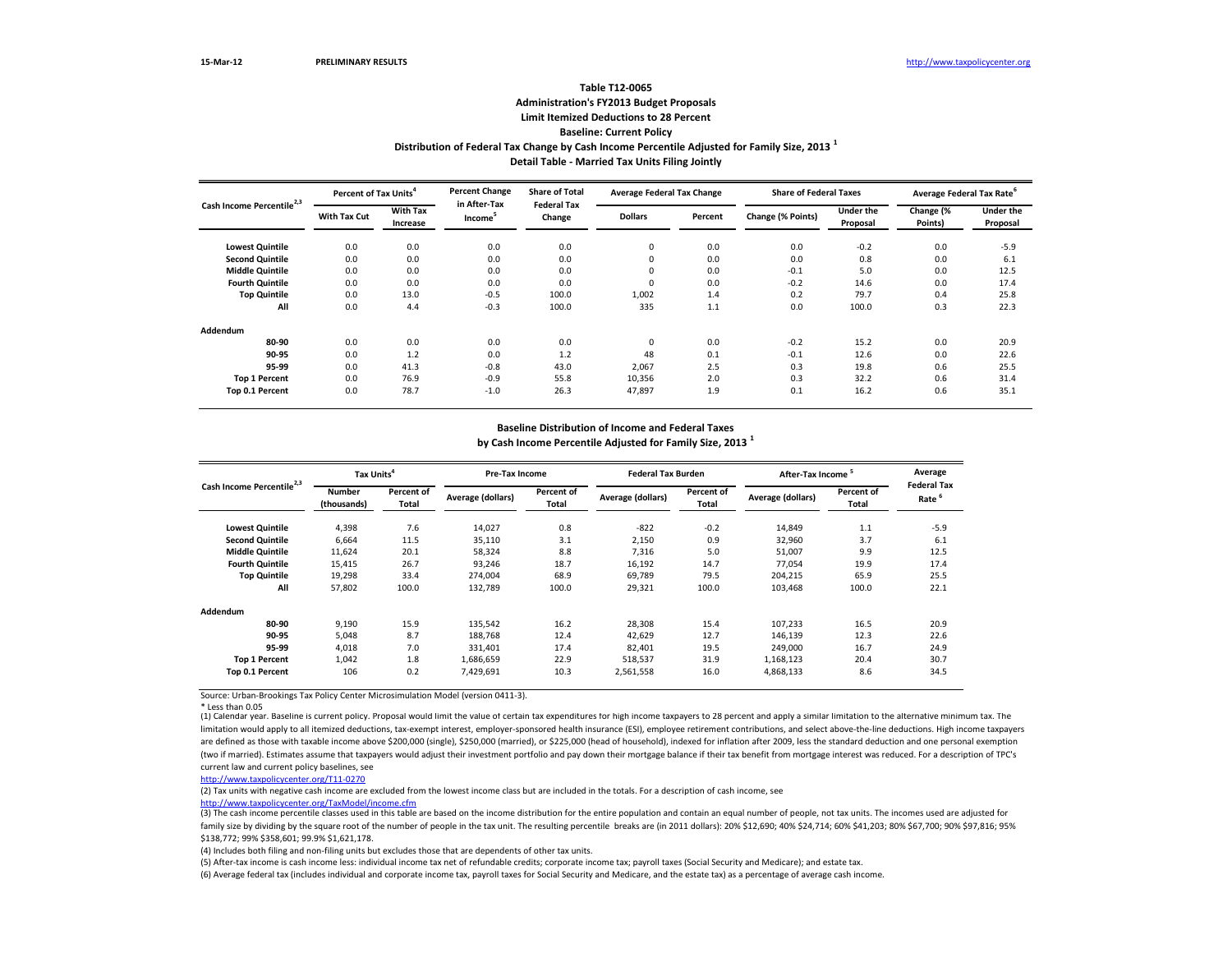\* Less than 0.05

#### **Baseline Distribution of Income and Federal Taxes**

|                                       | Percent of Tax Units <sup>4</sup> |                             | <b>Percent Change</b>               | <b>Share of Total</b><br><b>Federal Tax</b> | <b>Average Federal Tax Change</b> |         | <b>Share of Federal Taxes</b> |                              | Average Federal Tax Rate <sup>6</sup> |                              |
|---------------------------------------|-----------------------------------|-----------------------------|-------------------------------------|---------------------------------------------|-----------------------------------|---------|-------------------------------|------------------------------|---------------------------------------|------------------------------|
| Cash Income Percentile <sup>2,3</sup> | <b>With Tax Cut</b>               | <b>With Tax</b><br>Increase | in After-Tax<br>Income <sup>3</sup> | Change                                      | <b>Dollars</b>                    | Percent | Change (% Points)             | <b>Under the</b><br>Proposal | Change (%<br>Points)                  | <b>Under the</b><br>Proposal |
| <b>Lowest Quintile</b>                | 0.0                               | 0.0                         | 0.0                                 | 0.0                                         | 0                                 | 0.0     | 0.0                           | $-10.0$                      | 0.0                                   | $-12.3$                      |
| <b>Second Quintile</b>                | 0.0                               | 0.0                         | 0.0                                 | 0.0                                         | 0                                 | 0.0     | 0.0                           | 7.1                          | 0.0                                   | 3.7                          |
| <b>Middle Quintile</b>                | 0.0                               | 0.0                         | 0.0                                 | 0.0                                         | 0                                 | 0.0     | $-0.1$                        | 27.3                         | 0.0                                   | 14.4                         |
| <b>Fourth Quintile</b>                | 0.0                               | 0.0                         | 0.0                                 | 0.0                                         | 0                                 | 0.0     | $-0.1$                        | 31.4                         | 0.0                                   | 19.0                         |
| <b>Top Quintile</b>                   | 0.0                               | 6.7                         | $-0.2$                              | 100.0                                       | 320                               | 0.7     | 0.2                           | 44.1                         | 0.2                                   | 25.2                         |
| All                                   | 0.0                               | 0.3                         | $-0.1$                              | 100.0                                       | 16                                | 0.3     | 0.0                           | 100.0                        | 0.0                                   | 12.5                         |
| Addendum                              |                                   |                             |                                     |                                             |                                   |         |                               |                              |                                       |                              |
| 80-90                                 | 0.0                               | 0.0                         | 0.0                                 | 0.0                                         | 0                                 | 0.0     | $-0.1$                        | 16.4                         | 0.0                                   | 22.8                         |
| 90-95                                 | 0.0                               | 0.3                         | 0.0                                 | 0.8                                         | 13                                | 0.0     | 0.0                           | 6.6                          | 0.0                                   | 23.5                         |
| 95-99                                 | 0.0                               | 30.5                        | $-0.4$                              | 40.3                                        | 877                               | 1.4     | 0.1                           | 9.5                          | 0.3                                   | 24.1                         |
| <b>Top 1 Percent</b>                  | 0.0                               | 82.6                        | $-0.8$                              | 58.9                                        | 7,121                             | 1.6     | 0.2                           | 11.7                         | 0.5                                   | 32.3                         |
| Top 0.1 Percent                       | 0.0                               | 76.8                        | $-0.9$                              | 25.9                                        | 35,190                            | 1.5     | 0.1                           | 5.5                          | 0.5                                   | 36.2                         |

(1) Calendar year. Baseline is current policy. Proposal would limit the value of certain tax expenditures for high income taxpayers to 28 percent and apply a similar limitation to the alternative minimum tax. The limitation would apply to all itemized deductions, tax-exempt interest, employer-sponsored health insurance (ESI), employee retirement contributions, and select above-the-line deductions. High income taxpayers are defined as those with taxable income above \$200,000 (single), \$250,000 (married), or \$225,000 (head of household), indexed for inflation after 2009, less the standard deduction and one personal exemption (two if married). Estimates assume that taxpayers would adjust their investment portfolio and pay down their mortgage balance if their tax benefit from mortgage interest was reduced. For a description of TPC's current law and current policy baselines, see

(3) The cash income percentile classes used in this table are based on the income distribution for the entire population and contain an equal number of people, not tax units. The incomes used are adjusted for family size by dividing by the square root of the number of people in the tax unit. The resulting percentile breaks are (in 2011 dollars): 20% \$12,690; 40% \$24,714; 60% \$41,203; 80% \$67,700; 90% \$97,816; 95% \$138,772; 99% \$358,601; 99.9% \$1,621,178.

| Cash Income Percentile <sup>2,3</sup> | Tax Units <sup>4</sup>       |                     | <b>Pre-Tax Income</b> |                                   | <b>Federal Tax Burden</b> |                     | After-Tax Income <sup>5</sup> |                            | Average                                 |
|---------------------------------------|------------------------------|---------------------|-----------------------|-----------------------------------|---------------------------|---------------------|-------------------------------|----------------------------|-----------------------------------------|
|                                       | <b>Number</b><br>(thousands) | Percent of<br>Total | Average (dollars)     | <b>Percent of</b><br><b>Total</b> | Average (dollars)         | Percent of<br>Total | Average (dollars)             | Percent of<br><b>Total</b> | <b>Federal Tax</b><br>Rate <sup>6</sup> |
| <b>Lowest Quintile</b>                | 8,232                        | 32.6                | 12,526                | 10.2                              | $-1,538$                  | $-10.1$             | 14,064                        | 13.1                       | $-12.3$                                 |
| <b>Second Quintile</b>                | 8,034                        | 31.8                | 29,745                | 23.7                              | 1,110                     | 7.1                 | 28,634                        | 26.0                       | 3.7                                     |
| <b>Middle Quintile</b>                | 4,869                        | 19.3                | 49,199                | 23.7                              | 7,075                     | 27.4                | 42,124                        | 23.2                       | 14.4                                    |
| <b>Fourth Quintile</b>                | 2,769                        | 11.0                | 75,439                | 20.7                              | 14,328                    | 31.6                | 61,111                        | 19.1                       | 19.0                                    |
| <b>Top Quintile</b>                   | 1,263                        | 5.0                 | 175,207               | 21.9                              | 43,780                    | 44.0                | 131,427                       | 18.8                       | 25.0                                    |
| All                                   | 25,256                       | 100.0               | 39,986                | 100.0                             | 4,980                     | 100.0               | 35,006                        | 100.0                      | 12.5                                    |
| Addendum                              |                              |                     |                       |                                   |                           |                     |                               |                            |                                         |
| 80-90                                 | 814                          | 3.2                 | 111,657               | 9.0                               | 25,453                    | 16.5                | 86,204                        | 7.9                        | 22.8                                    |
| 90-95                                 | 230                          | 0.9                 | 154,037               | 3.5                               | 36,175                    | 6.6                 | 117,862                       | 3.1                        | 23.5                                    |
| 95-99                                 | 186                          | 0.7                 | 266,330               | 4.9                               | 63,405                    | 9.4                 | 202,926                       | 4.3                        | 23.8                                    |
| <b>Top 1 Percent</b>                  | 33                           | 0.1                 | 1,361,869             | 4.5                               | 433,286                   | 11.5                | 928,583                       | 3.5                        | 31.8                                    |
| <b>Top 0.1 Percent</b>                | 3                            | 0.0                 | 6,471,563             | 1.9                               | 2,307,628                 | 5.4                 | 4,163,935                     | 1.4                        | 35.7                                    |

**Detail Table - Head of Household Tax Units**

# **Distribution of Federal Tax Change by Cash Income Percentile Adjusted for Family Size, 2013 <sup>1</sup> Table T12-0065 Administration's FY2013 Budget Proposals Limit Itemized Deductions to 28 Percent Baseline: Current Policy**

**by Cash Income Percentile Adjusted for Family Size, 2013 <sup>1</sup>**

(2) Tax units with negative cash income are excluded from the lowest income class but are included in the totals. For a description of cash income, see [http://www.taxpolicycente](http://www.taxpolicycenter.org/TaxModel/income.cfm)r.org/TaxModel/income.cfm

(4) Includes both filing and non-filing units but excludes those that are dependents of other tax units.

(5) After-tax income is cash income less: individual income tax net of refundable credits; corporate income tax; payroll taxes (Social Security and Medicare); and estate tax. (6) Average federal tax (includes individual and corporate income tax, payroll taxes for Social Security and Medicare, and the estate tax) as a percentage of average cash income.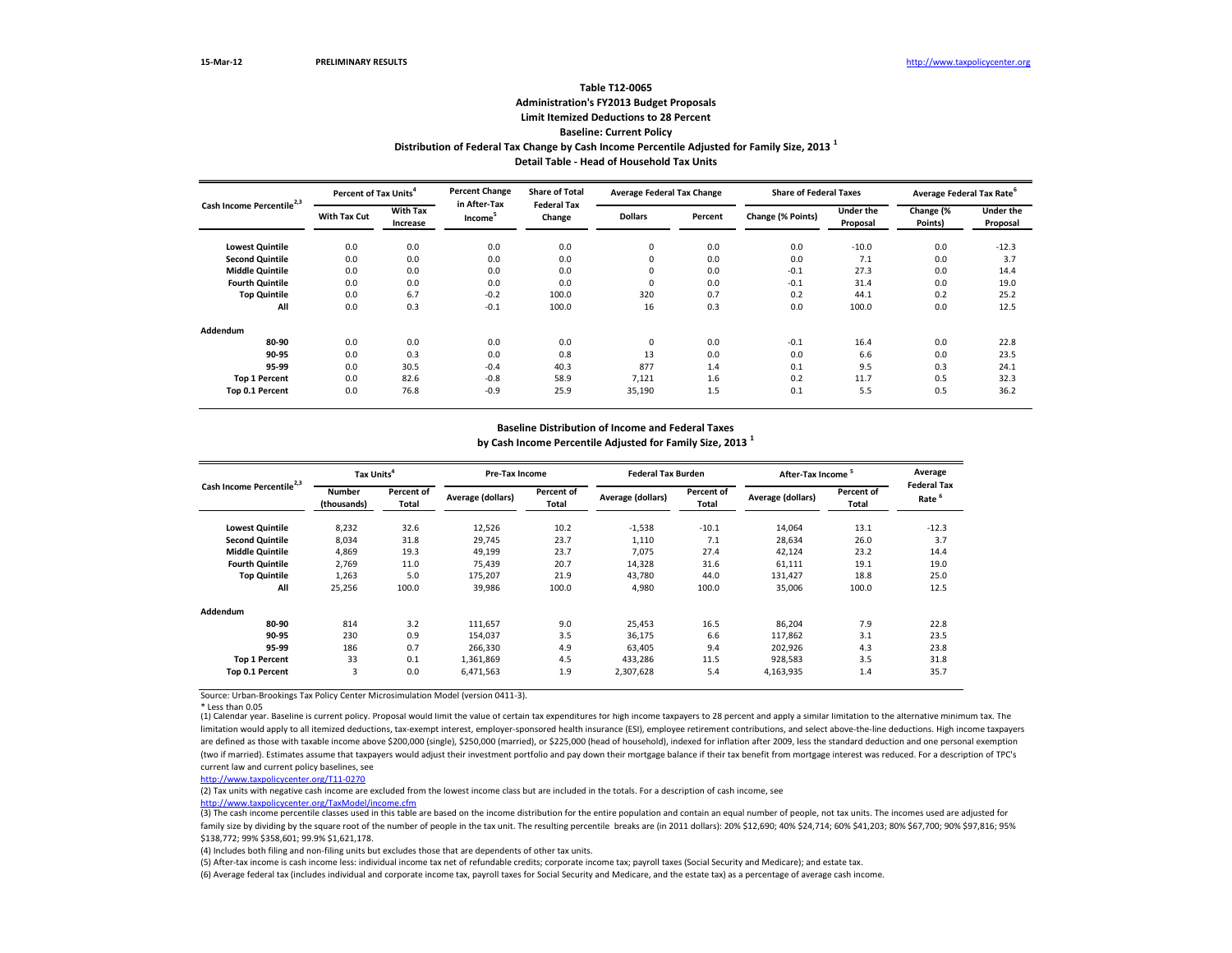\* Less than 0.05

Note: Tax units with children are those claiming an exemption for children at home or away from home.

| Cash Income Percentile <sup>2,3</sup> | Percent of Tax Units <sup>4</sup> |                             | <b>Percent Change</b>               | <b>Share of Total</b>        | <b>Average Federal Tax Change</b> |         | <b>Share of Federal Taxes</b> |                              | Average Federal Tax Rate <sup>b</sup> |                              |
|---------------------------------------|-----------------------------------|-----------------------------|-------------------------------------|------------------------------|-----------------------------------|---------|-------------------------------|------------------------------|---------------------------------------|------------------------------|
|                                       | <b>With Tax Cut</b>               | <b>With Tax</b><br>Increase | in After-Tax<br>Income <sup>5</sup> | <b>Federal Tax</b><br>Change | <b>Dollars</b>                    | Percent | Change (% Points)             | <b>Under the</b><br>Proposal | Change (%<br>Points)                  | <b>Under the</b><br>Proposal |
| <b>Lowest Quintile</b>                | 0.0                               | 0.0                         | 0.0                                 | 0.0                          | 0                                 | 0.0     | 0.0                           | $-2.3$                       | 0.0                                   | $-15.8$                      |
| <b>Second Quintile</b>                | 0.0                               | 0.0                         | 0.0                                 | 0.0                          | 0                                 | 0.0     | 0.0                           | 1.4                          | 0.0                                   | 3.5                          |
| <b>Middle Quintile</b>                | 0.0                               | 0.0                         | 0.0                                 | 0.0                          | 0                                 | 0.0     | $-0.1$                        | 9.4                          | 0.0                                   | 14.7                         |
| <b>Fourth Quintile</b>                | 0.0                               | 0.0                         | 0.0                                 | 0.0                          | 0                                 | 0.0     | $-0.2$                        | 20.1                         | 0.0                                   | 18.9                         |
| <b>Top Quintile</b>                   | 0.0                               | 17.6                        | $-0.6$                              | 100.0                        | 1,306                             | 1.6     | 0.3                           | 71.2                         | 0.4                                   | 27.0                         |
| All                                   | 0.0                               | 3.0                         | $-0.3$                              | 100.0                        | 221                               | 1.2     | 0.0                           | 100.0                        | 0.2                                   | 20.6                         |
| Addendum                              |                                   |                             |                                     |                              |                                   |         |                               |                              |                                       |                              |
| 80-90                                 | 0.0                               | $\ast$                      | 0.0                                 | 0.0                          | 0                                 | 0.0     | $-0.2$                        | 16.1                         | 0.0                                   | 22.3                         |
| 90-95                                 | 0.0                               | 3.2                         | $-0.1$                              | 2.3                          | 128                               | 0.2     | $-0.1$                        | 11.0                         | 0.1                                   | 23.8                         |
| 95-99                                 | 0.0                               | 67.4                        | $-1.3$                              | 52.8                         | 3,620                             | 3.5     | 0.4                           | 17.9                         | 0.9                                   | 27.3                         |
| <b>Top 1 Percent</b>                  | 0.0                               | 87.5                        | $-1.0$                              | 44.9                         | 12,798                            | 2.0     | 0.2                           | 26.2                         | 0.7                                   | 33.0                         |
| Top 0.1 Percent                       | 0.0                               | 84.4                        | $-1.0$                              | 19.3                         | 59,764                            | 1.8     | 0.1                           | 12.3                         | 0.7                                   | 36.2                         |

#### **Baseline Distribution of Income and Federal Taxes**

(3) The cash income percentile classes used in this table are based on the income distribution for the entire population and contain an equal number of people, not tax units. The incomes used are adjusted for family size by dividing by the square root of the number of people in the tax unit. The resulting percentile breaks are (in 2011 dollars): 20% \$12,690; 40% \$24,714; 60% \$41,203; 80% \$67,700; 90% \$97,816; 95% \$138,772; 99% \$358,601; 99.9% \$1,621,178.

(1) Calendar year. Baseline is current policy. Proposal would limit the value of certain tax expenditures for high income taxpayers to 28 percent and apply a similar limitation to the alternative minimum tax. The limitation would apply to all itemized deductions, tax-exempt interest, employer-sponsored health insurance (ESI), employee retirement contributions, and select above-the-line deductions. High income taxpayers are defined as those with taxable income above \$200,000 (single), \$250,000 (married), or \$225,000 (head of household), indexed for inflation after 2009, less the standard deduction and one personal exemption (two if married). Estimates assume that taxpayers would adjust their investment portfolio and pay down their mortgage balance if their tax benefit from mortgage interest was reduced. For a description of TPC's current law and current policy baselines, see

| Cash Income Percentile <sup>2,3</sup> | Tax Units <sup>4</sup>                       |       | <b>Pre-Tax Income</b>                           |       | <b>Federal Tax Burden</b>                |        | After-Tax Income <sup>5</sup>                   |       | Average<br><b>Federal Tax</b><br>Rate <sup>6</sup> |
|---------------------------------------|----------------------------------------------|-------|-------------------------------------------------|-------|------------------------------------------|--------|-------------------------------------------------|-------|----------------------------------------------------|
|                                       | Percent of<br>Number<br>(thousands)<br>Total |       | Percent of<br>Average (dollars)<br><b>Total</b> |       | Percent of<br>Average (dollars)<br>Total |        | Percent of<br>Average (dollars)<br><b>Total</b> |       |                                                    |
| <b>Lowest Quintile</b>                | 10,088                                       | 20.4  | 13,356                                          | 2.9   | $-2,113$                                 | $-2.3$ | 15,468                                          | 4.3   | $-15.8$                                            |
| <b>Second Quintile</b>                | 10,789                                       | 21.8  | 33,957                                          | 8.0   | 1,197                                    | 1.4    | 32,760                                          | 9.7   | 3.5                                                |
| <b>Middle Quintile</b>                | 10,009                                       | 20.3  | 60,740                                          | 13.2  | 8,904                                    | 9.5    | 51,836                                          | 14.2  | 14.7                                               |
| <b>Fourth Quintile</b>                | 9,950                                        | 20.1  | 101,182                                         | 21.9  | 19,153                                   | 20.4   | 82,029                                          | 22.3  | 18.9                                               |
| <b>Top Quintile</b>                   | 8,349                                        | 16.9  | 298,935                                         | 54.3  | 79,505                                   | 70.9   | 219,429                                         | 50.0  | 26.6                                               |
| All                                   | 49,418                                       | 100.0 | 93,026                                          | 100.0 | 18,948                                   | 100.0  | 74,078                                          | 100.0 | 20.4                                               |
| Addendum                              |                                              |       |                                                 |       |                                          |        |                                                 |       |                                                    |
| 80-90                                 | 4,396                                        | 8.9   | 154,877                                         | 14.8  | 34,595                                   | 16.2   | 120,282                                         | 14.4  | 22.3                                               |
| 90-95                                 | 1,981                                        | 4.0   | 221,864                                         | 9.6   | 52,561                                   | 11.1   | 169,303                                         | 9.2   | 23.7                                               |
| 95-99                                 | 1,589                                        | 3.2   | 392,402                                         | 13.6  | 103,301                                  | 17.5   | 289,101                                         | 12.6  | 26.3                                               |
| <b>Top 1 Percent</b>                  | 382                                          | 0.8   | 1,966,324                                       | 16.4  | 636,643                                  | 26.0   | 1,329,682                                       | 13.9  | 32.4                                               |
| <b>Top 0.1 Percent</b>                | 35                                           | 0.1   | 9,174,185                                       | 7.0   | 3,263,375                                | 12.3   | 5,910,811                                       | 5.7   | 35.6                                               |

**Detail Table - Tax Units with Children**

## **Distribution of Federal Tax Change by Cash Income Percentile Adjusted for Family Size, 2013 <sup>1</sup> Table T12-0065 Administration's FY2013 Budget Proposals Limit Itemized Deductions to 28 Percent Baseline: Current Policy**

**by Cash Income Percentile Adjusted for Family Size, 2013 <sup>1</sup>**

(2) Tax units with negative cash income are excluded from the lowest income class but are included in the totals. For a description of cash income, see

[http://www.taxpolicycente](http://www.taxpolicycenter.org/TaxModel/income.cfm)r.org/TaxModel/income.cfm

(4) Includes both filing and non-filing units but excludes those that are dependents of other tax units.

(5) After-tax income is cash income less: individual income tax net of refundable credits; corporate income tax; payroll taxes (Social Security and Medicare); and estate tax. (6) Average federal tax (includes individual and corporate income tax, payroll taxes for Social Security and Medicare, and the estate tax) as a percentage of average cash income.